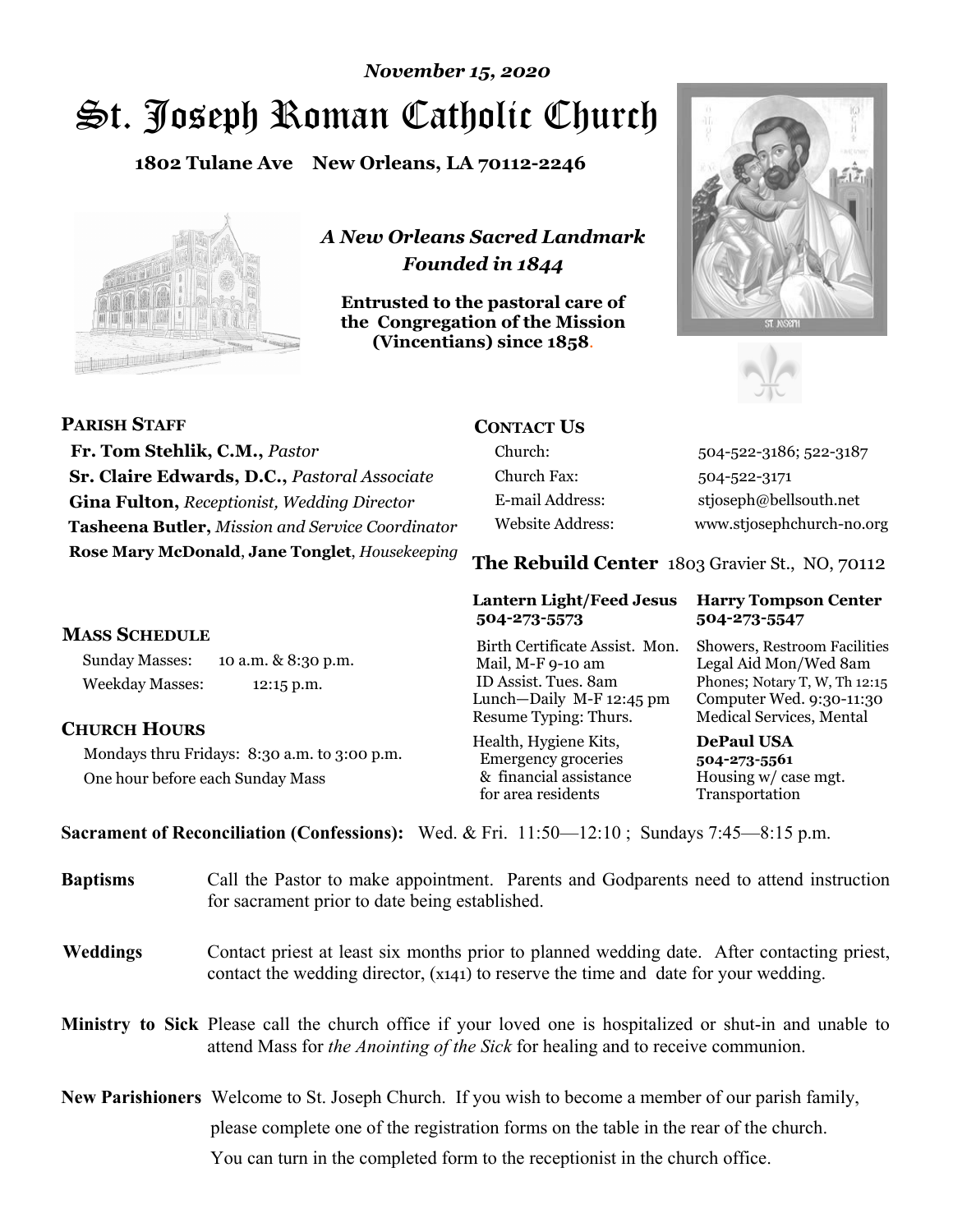# **Thirty-third Sunday in Ordinary Time November 15, 2020**



## **10:00 am Parishioners & Benefactors of St. Joseph Church**

 **8:30 pm Joseph Morales, Jr. +; Rush Limbaugh** 

| Monday, November 16, 2020—Ss. Margaret & Gertrude            | <i>Nov.</i> 15, One in Faith $\#1131$<br>Sunday, |  |
|--------------------------------------------------------------|--------------------------------------------------|--|
| 12:15 pm Souls in Purgatory; BVM                             | <b>READINGS FOR THE WEEK</b>                     |  |
| Tuesday, November 17, 2020-St. Elizabeth of Hungary          | Mon.: Rv 1:1-4; 2:1-5; Ps 1:1-6; Lk 18:35-43     |  |
| 12:15 pm Hector Cruz; Roselyn & Gary Families                | Tuesday: Rv 3:1-22; Ps 15:2-5; Lk 19:1-10        |  |
| Wednesday, November 18, 2020—Ded. Basilica Peter & Paul      | Wed.: Rv 4:1-11; Ps 150:1-6; Lk 19:11-28         |  |
| 12:15 pm Vardigan Family; Ted & Yvone Kirn +                 | Thurs.: Rv 5:1-10; Ps 149:1-9; Lk 19:41-44       |  |
| Thursday, November 19, 2020—                                 | Friday: Rv 10:8-11; Ps 119; Lk 19:45-48          |  |
| 12:15 pm Mel Schiro; Norby Dunn; Fr. Francis Peninno +;      | Saturday: Rv 11:4-12; Ps 144:1-10; Lk 20:27-40   |  |
| Friday, November 20, 2020-                                   | Sunday: Ez 34:11-12, 15-17; Ps 23:1-3, 5-6;      |  |
| 12:15 pm S. Spalutto; L. Ebeyer; D. Dietrich & K. Feterabend | 1 Cor 15:20-26, 28; Mt 25:31-46                  |  |

**YOUR PRAYERS ARE ASKED FOR THE FOLLOWING PARISHIONERS , WHO ARE IN NEED OF HEALING:**  Dorothy Alexander, Jorge Arzuaga, Beatrice Augustin, Anthony Blaise, Clarke Bordelon, Lawrence & Mamie Brown, Angelle Campbell; John & Cindi Caron, Julianna Chevalier; Sue Dakote, Mary Duet, John & Kathleen Gebbia, Sylvia Daily-Powell, Joseph Delay, Terry Eggleston, Linda Elwood, Heather Faircloth, Frances Fiegler, Darrell & Ramona Ford, Donald Frazier, June & Mark Eiserloh, Shirley Gaither, Roselyn Hansen, John Hakanson, Sarah Hollier-Watkins, Marvin Johnston, Jim Karam, Bill Kroetz, Ken & Bette Kussman, Nowell Lacking, Landy Lanza, James Leung, Andrew Marino, Sara Marino, Karen McCoy, Donna Moore, Maura O'Donovan, CHF, Tina Roderfeld, Bernie Saul; Pippy Sanders, Louise Sonnier, Mel & Gaspar Schiro; Theard Simms, Fr. Tom Stehlik, CM, Virginia Stehlik, Malcolm Taylor, Jane Tonglet, Fritz & George Tripkovich, Corliss Truhill; Georgiana Prevost, Marion Vaughn, Juanita Ware, Cathleen Ward, Warren Webster, Mary Willis, Lynn Williams, C & JA Slocum.

# MARK YOU CALENDAR

Conversations around **the Social Mission of the Church.** During these "VUCA" (volatile, uncertain, confusing and ambiguous) times, it is helpful to step back in conversation around what the Church has taught over the course of its history. Please join us online for dialogue around some of these pressing issues of our day. Thursdays, Nov. 19, and Dec. 10, 2020, 7:00-8:15 PM Topics Include: *Housing - a Basic Human Right* with Veronica Reed (Nov. 19) 5) *The Advent Call to Simple Living* with Deacon Michael Whitehouse (Dec. 10). To register for one these online presentations, email Kevin Fitzpatrick at kfitzpatrck@ccano.org.

Made for More, with acclaimed speaker Christopher West and musician Mike Mangione, is an evening of beauty and reflection that weaves music, video, images and the spoken word into a message of hope that there really is a banquet of love that corresponds to the deepest hunger of our hearts. The event will take place at St. Dominic Church, 775 Harrison Ave, New Orleans, LA 70124 in Lakeview at 7pm on Thursday, Dec.10, 2020.

This Thanksgiving, let those of us who have much and those who have little gather at the welcoming table of the Lord. At this blessed feast, may rich and poor alike remember that we are called to serve on another and to walk together in God's gracious world. With thankful hearts, we praise our God who like a loving parent denies us no good thing. *—* From *Songs of Our Hearts, Meditations of Our Souls: Prayers for Black Catholics.* 

Having only modest talent is no excuse for not using it. Think what the morning would be like if only talented birds sang!